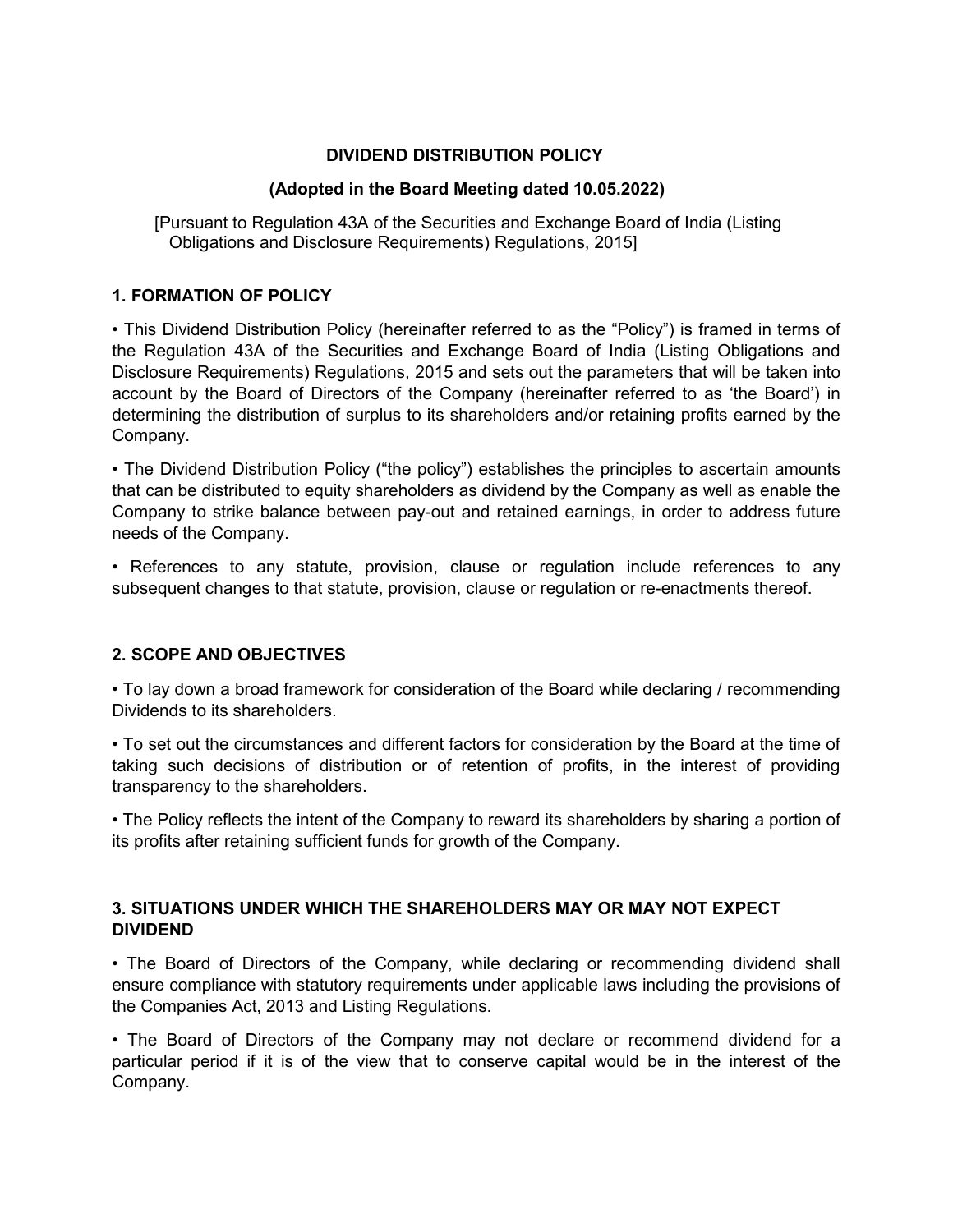# **4. FACTORS TO BE CONSIDERED WHILE DECLARING DIVIDENDS**

While determining the nature and quantum of the dividend payout the Board would take into account the following factors:

#### **Financial Parameters and Internal Factors**

- Current year's profit / Inadequacy of profit;
- Internal Budgets;
- Cash flow position of the Company;
- Accumulated reserves;
- Distributable surplus available as per the various Acts and Regulations;

• The Company's liquidity position including its working capital requirements and debt servicing obligations;

• Return on invested capital;

• Capital expenditure requirements including need for replacement of capital assets, expansion and modernisation or augmentation of capital asset including any major sustenance, improvement and growth proposals;

- Brand acquisitions;
- Contingencies and unforeseen events with financial implications;
- Cost of Borrowings;
- Stipulations / Covenants of loan agreements;
- The ratio of debt to equity (at net debt and gross debt level).

#### **External Factors**

- Changes in the Government policies, industry specific rulings & regulatory provisions.;
- Industry Outlook or Macro- economic conditions and any changes therein;
- Cost and availability of alternative or external sources of financing;

• Prevailing Taxation Policy or any amendments expected thereof, with respect to dividend distribution;

• Statutory requirements including those with respect to mandatory transfer of a certain portion of profits to any specific reserve;

- Inflation rate:
- Business cycles;
- Any other relevant factors that the Board may deem fit to consider before declaring Dividend.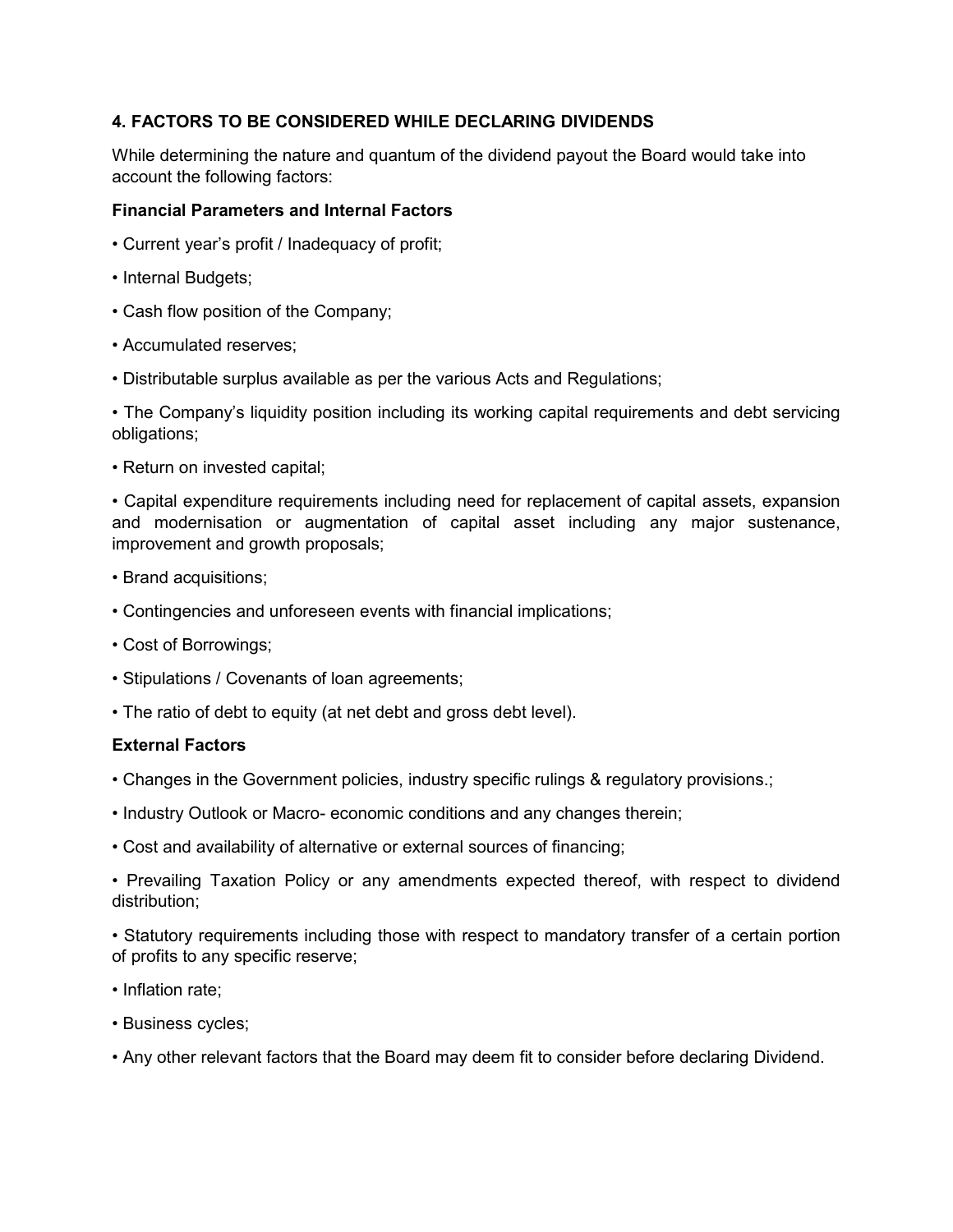# **5. UTILISATION OF RETAINED EARNINGS**

The Company shall endeavor to utilise the retained earnings in a manner which shall be beneficial to the interests of the Company and also its shareholders.

The decision of utilisation of the retained earnings of the Company would be based on factors including but not limited to the following:

- Expansion / modernisation / acquisition plan;
- Working Capital / Capital Expenditure requirements;
- Expensive cost of debt;
- Other such criteria as the Board may deem fit from time to time.

# **6. FORMS OF DIVIDENDS**

#### **Interim Dividend**

The interim dividend may be declared by the Board one or more times in the financial year as may be deemed fit.

# **Final Dividend**

The final dividend is paid once for the financial year after the annual accounts are prepared. The Board of Directors of the Company has the power to recommend the payment of final dividend to the shareholders for their approval at the Annual General Meeting of the Company. The declaration of final dividend shall be included in the ordinary business items that are required to be transacted at the Annual General Meeting.

# **7. BASIS FOR DECLARATION**

The dividend will be declared on per share basis only.

# **8. PROVISIONS IN REGARD TO VARIOUS CLASSES OF SHARES**

The Company has issued only one class of shares viz. equity shares. Parameters for dividend payments in respect of any other class of shares will be as per the respective terms of issue and in accordance with the applicable regulations and will be determined, if and when the Company decides to issue other classes of shares.

# **9. NON-APPLICABILITY OF THE POLICY**

The Policy shall not apply to:

 • Determination and declaring of dividend on preference shares as the same will be as per the terms of issue approved by the shareholders;